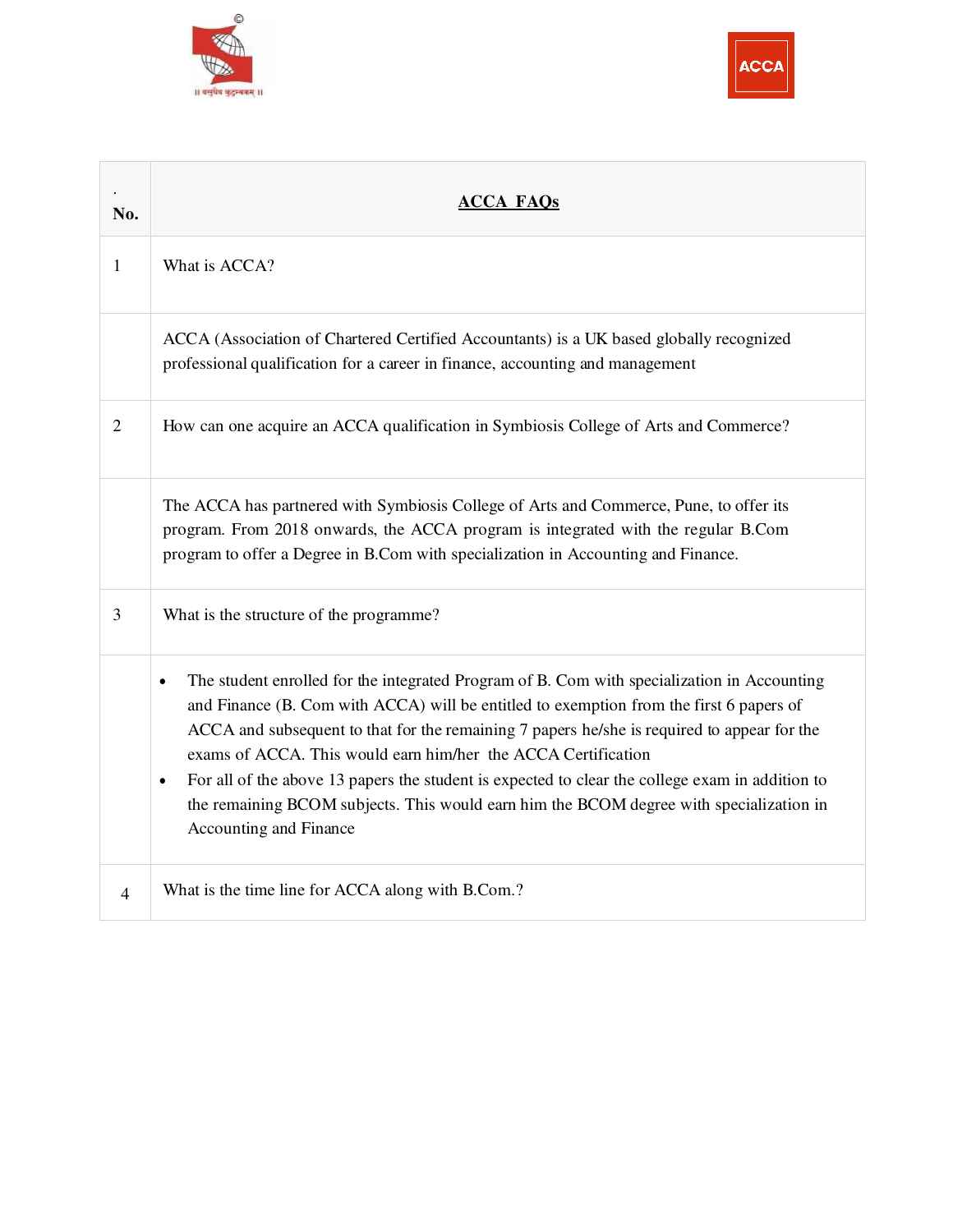|                | First 6 papers are exempted for students enrolled in this program                                                                                                                                                                                                                                                                                   |
|----------------|-----------------------------------------------------------------------------------------------------------------------------------------------------------------------------------------------------------------------------------------------------------------------------------------------------------------------------------------------------|
|                | Ideally by the end of second year the student should complete 3 ACCA papers. Thus,<br>$\bullet$<br>completing the skilled papers.                                                                                                                                                                                                                   |
|                | By the end of third year of B. Com the student should have completed all the 4 strategic<br>$\bullet$<br>papers.                                                                                                                                                                                                                                    |
|                | The above is the recommended timeline, but students have the liberty to choose their own<br>$\bullet$<br>pace. Some of the subjects are split over two semesters.                                                                                                                                                                                   |
| 5              | What is the admission procedure for an Indian student for ACCA?                                                                                                                                                                                                                                                                                     |
|                | Indian students will have to apply for B. Com with ACCA, as per the merit list on the basis of the<br>12th standard board results.                                                                                                                                                                                                                  |
| 6              | What is the admission procedure for Foreigners and NRI Student for B.Com with ACCA at<br>Symbiosis College of Arts & Commerce?                                                                                                                                                                                                                      |
|                | The link for all admissions for Foreigners and NRI students will be available on our website after<br>the declaration of all the board results Their admission will be processed by the Symbiosis Center<br>for International Education. (Contact No: 020-25671905 Ext.311).                                                                        |
| $\overline{7}$ | What are the fees for ACCA?                                                                                                                                                                                                                                                                                                                         |
|                | The fees include the cost of books (soft copy). From the $7th$ paper onwards for which the student has<br>to give the ACCA exam, additional 30 hours of training by the International Skill Development<br>Corporation (ISDC) faculty will be provided for each subject. This is also included in the fees.<br>https://symbiosiscollege.edu.in/acca |
| 8              | Details on Hostel availability                                                                                                                                                                                                                                                                                                                      |
|                | The Symbiosis hostels are managed by the Symbiosis Society. On the recommendation of the<br>college authorities and on the basis of the merit of the applicant the rooms are allotted subject to<br>availability of seats. For further details, please contact Symbiosis Society's office.                                                          |
| 9              | What is the contact mail address?                                                                                                                                                                                                                                                                                                                   |
|                | mail: contact@symbiosiscollege.edu.in                                                                                                                                                                                                                                                                                                               |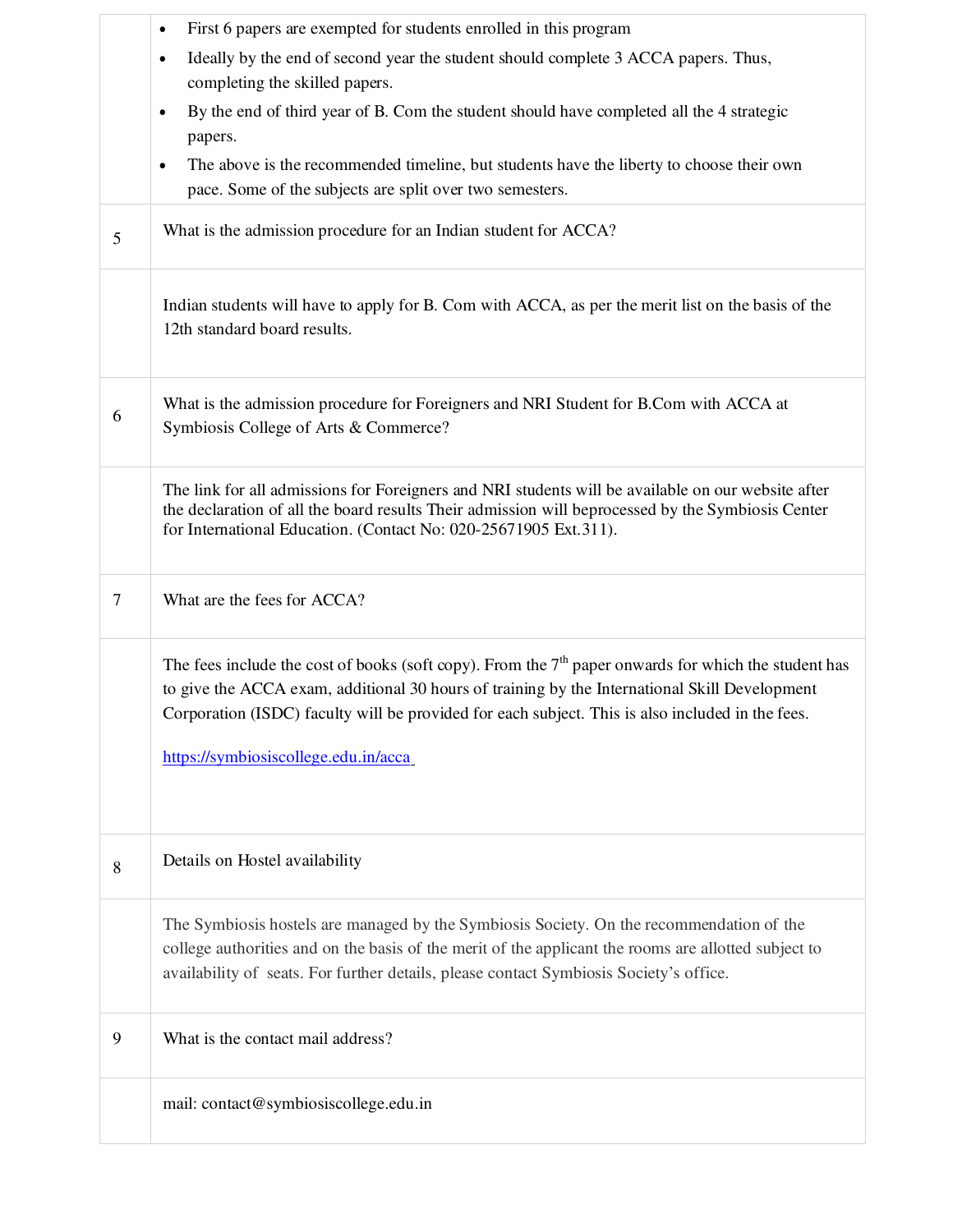| 10 | Is there any entrance exam for the course                                                                                                                                                                                                                                                                                                                                                                                                        |
|----|--------------------------------------------------------------------------------------------------------------------------------------------------------------------------------------------------------------------------------------------------------------------------------------------------------------------------------------------------------------------------------------------------------------------------------------------------|
|    | There is no entrance exam conducted for admission.                                                                                                                                                                                                                                                                                                                                                                                               |
| 11 | What has been the average cutoff for the past for this program?                                                                                                                                                                                                                                                                                                                                                                                  |
|    | The program was just introduced last year, so last year's cut off was 85%                                                                                                                                                                                                                                                                                                                                                                        |
| 12 | Are there any internship programs provided by the campus for this course?                                                                                                                                                                                                                                                                                                                                                                        |
|    | N <sub>o</sub>                                                                                                                                                                                                                                                                                                                                                                                                                                   |
| 13 | How is the articleship (PER) completed for ACCA course?                                                                                                                                                                                                                                                                                                                                                                                          |
|    | The details are on the ACCA website. It need not be done continuously. If you take up a job, the job<br>profile that covers the given objectives in PER would add up to the 36 months.<br>Summer internships for one or two months could also be a part of the PER. Please refer to ACCA<br>website for further details.                                                                                                                         |
| 14 | Which Institute provides ACCA classes in the campus and how is it scheduled in the B.Com<br>program?                                                                                                                                                                                                                                                                                                                                             |
|    | The Symbiosis College of Arts and Commerce has integrated the ACCA program, so 13 subjects are<br>taught in our college. For the subjects which are not exempted by ACCA, the International Skill<br>Development Corporation (ISDC) provides <b>additional 30 hours</b> training for these subjects. The<br>timing for these additional hours would be after the regular B.com classes. This will ideally start in<br>the second year of B. Com. |
| 15 | If any one doesn't pass a particular ACCA exam then how is it dealt in the program plan                                                                                                                                                                                                                                                                                                                                                          |
|    | The student has to give the college exam, which if he/she clears would be getting him/her a B.Com<br>degree. For the ACCA qualification, he has to simultaneously give the ACCA exam. There are 4<br>attempts in a year for ACCA exam. If for some reason the student has not cleared ACCA exam but<br>cleared the college exam, he would be awarded the B. Com degree only.                                                                     |
| 16 | What is the placement ratio for ACCA pass outs?                                                                                                                                                                                                                                                                                                                                                                                                  |
|    | On the ACCA website, there is a placement board, through which one comes to know about the<br>vacancies and can also apply. College has a placement cell for all the students. There is no separate<br>placement cell for ACCA                                                                                                                                                                                                                   |